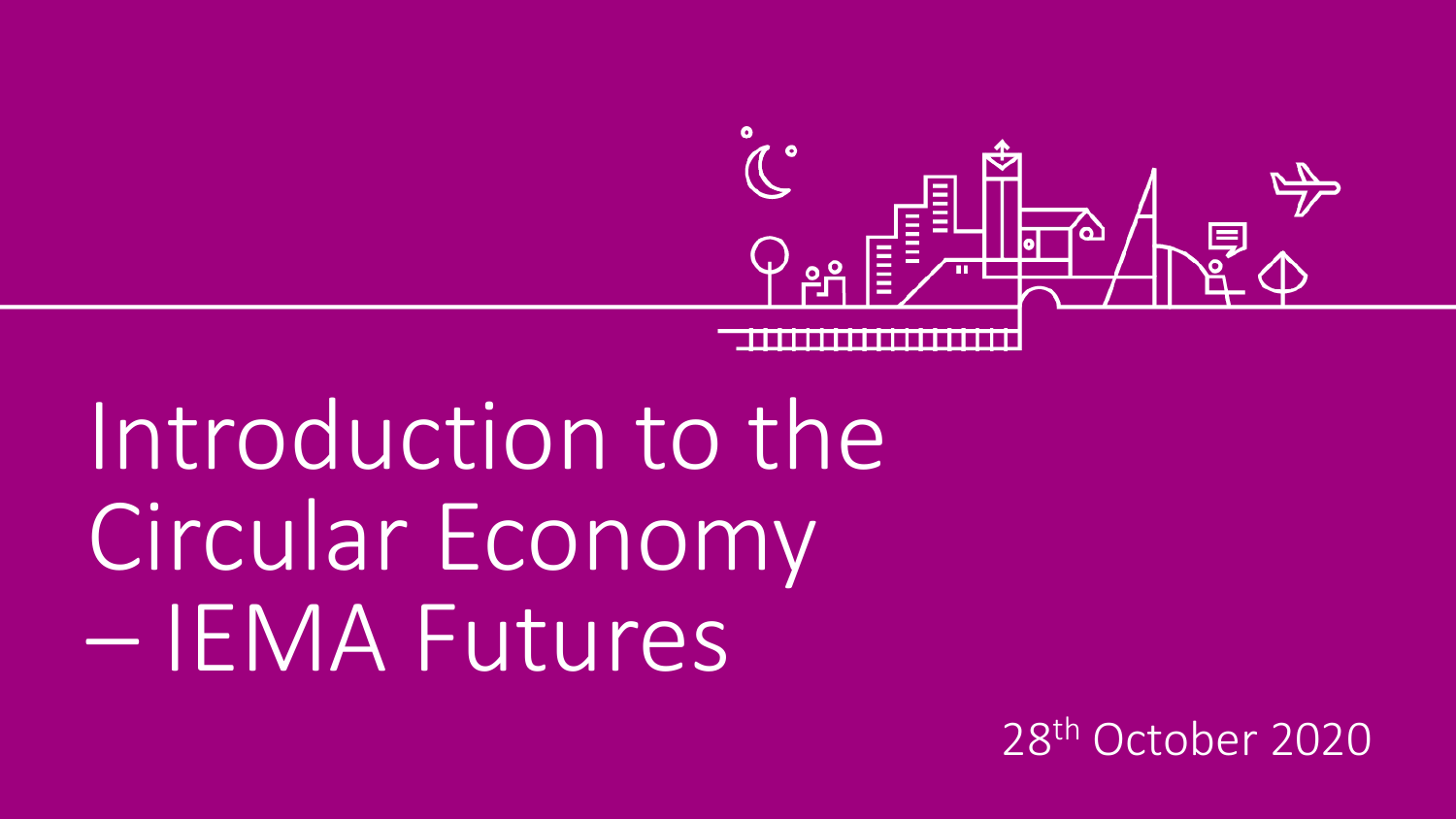

- The network the inspires the future voices of sustainability! As a network we:
- Host events
- Run webinars
- Send a quarterly newsletter
- Submit articles to Transform magazine
- Give YOU a voice

•Transforming the world

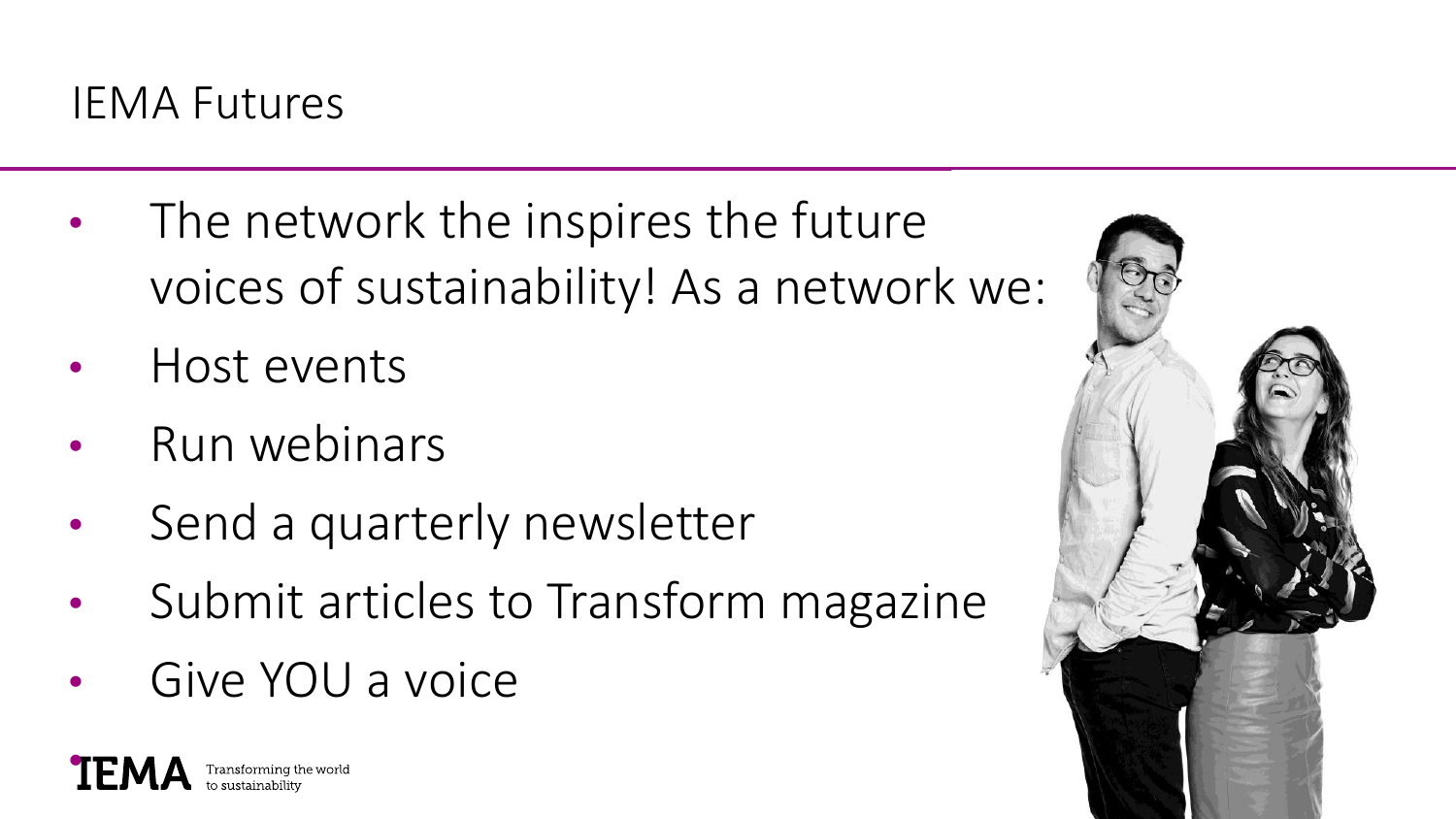### Who is speaking today?



**Bianca Drotleff** Recent graduate – MSc Environment & Development, University of Leeds



**Katherine Thomas** Senior Strategy Manager for Low Carbon & Environment, York and North Yorkshire Local Enterprise Partnership



**Katherine Whalen** Researcher in Sustainable Business & Host of Getting in the Loop Podcast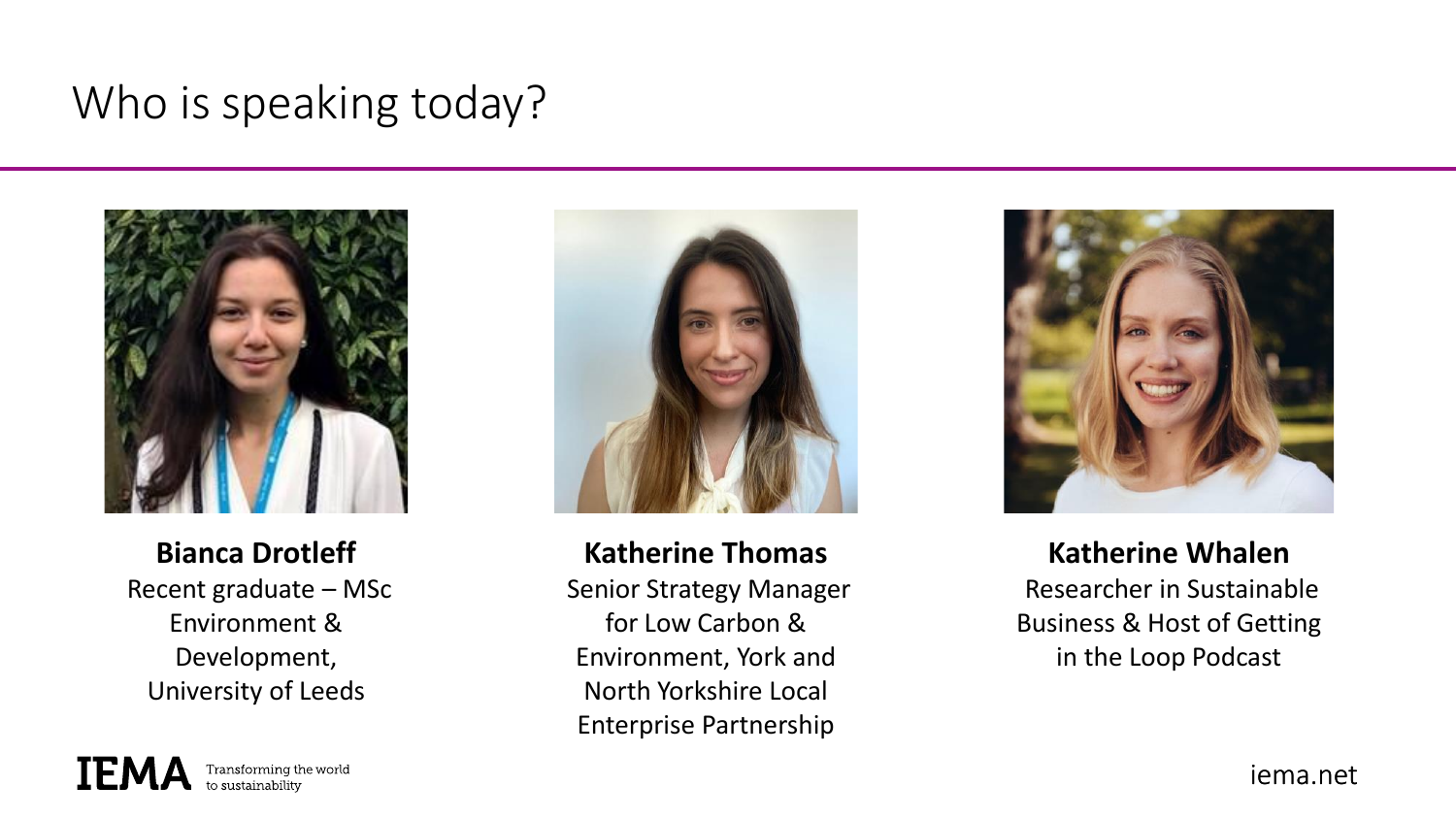### The agenda

- $\cdot$  12:30 12:34 Introduction to the session
- $12:34 12:40 What$  is the circular economy?
- $\cdot$  12:40 12:50 Katherine Whalen
- $12:50 13:00 -$  Katie Thomas
- 13:00 13:15 Breakout session: Product Journey Mapping
- $\cdot$  13:15 13:25 Main room discussions
- $\cdot$  13:25 13:30 Final questions & Closing the session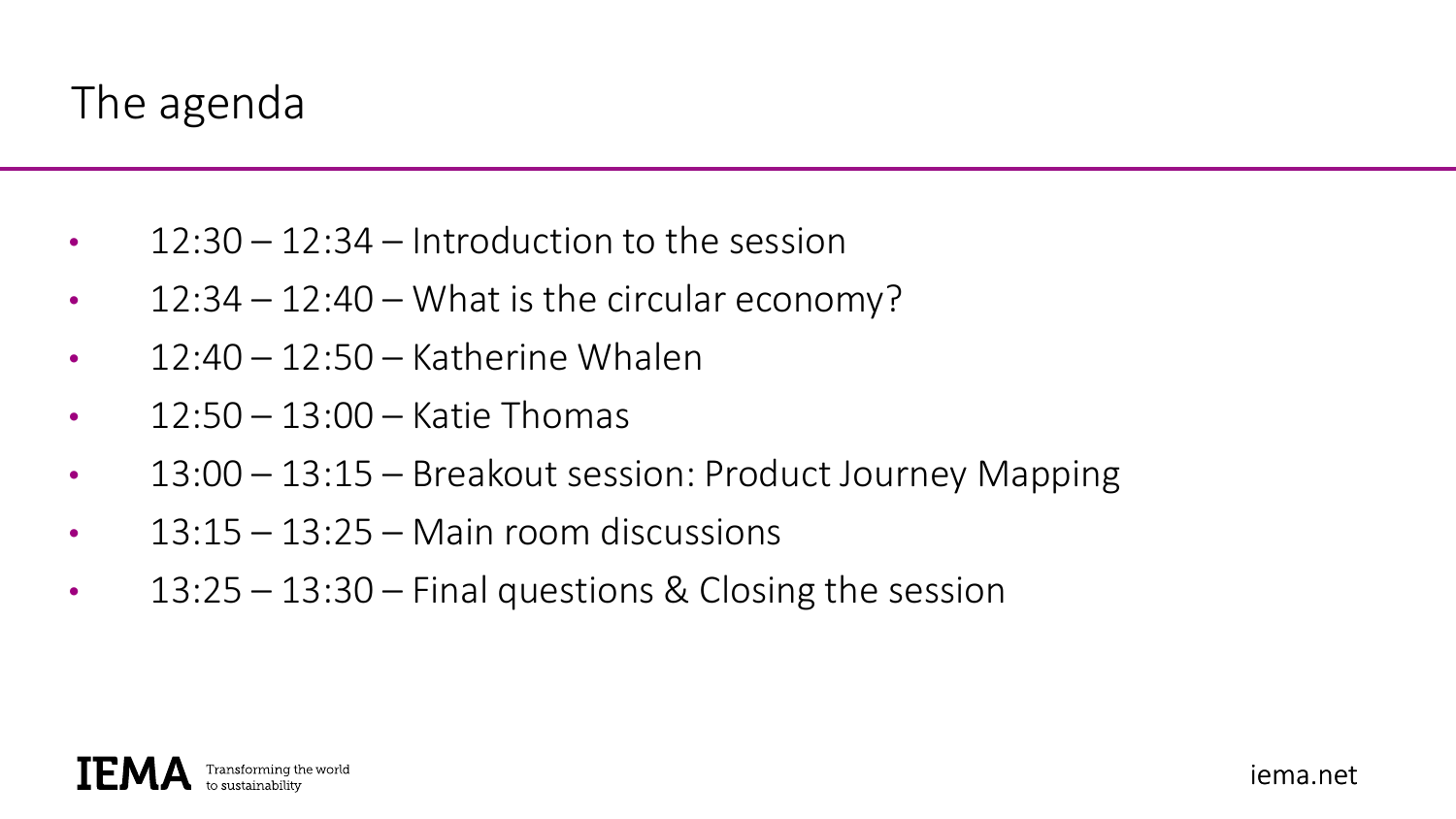### What is wrong with our current economic system?

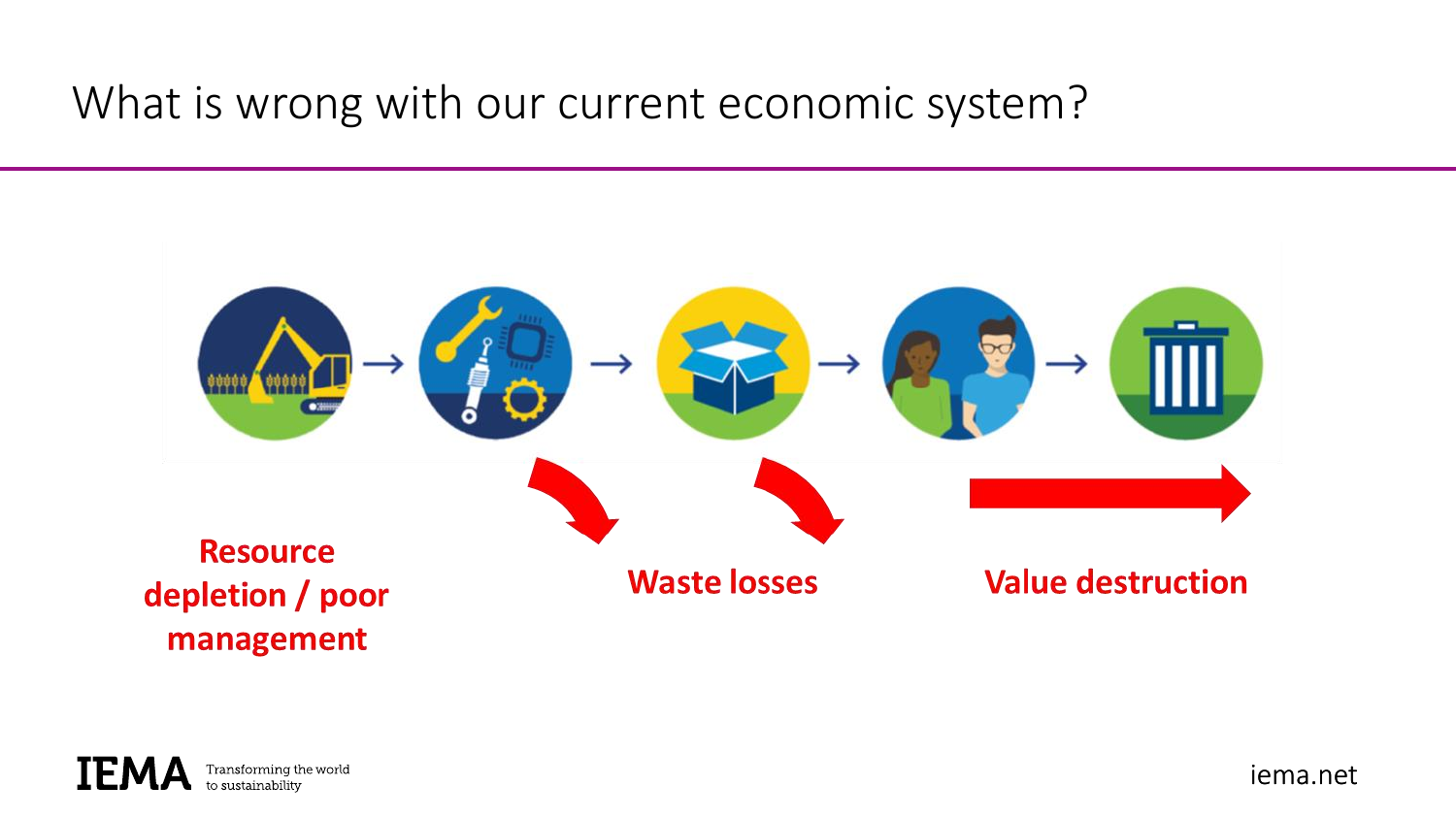- Sustainability and the finite nature of natural resources
- The circular economy roots
	- **System thinking**
	- **Industrial symbiosis**
	- **Industrial ecology**
	- **Biomimicry**
	- **Cradle to cradle**
	- **Service economy**



THE CIRCULAR ECONOMY IN **EUROPE** CRITICAL PERSPECTIVES ON POLICIES AND **IMAGINARIES** 

Zora Kovacic, Roger Strand and Thomas Völker



[https://www.taylorfrancis.com/b](https://www.taylorfrancis.com/books/9780429061028) ooks/9780429061028

IFM Transforming the world

iema.net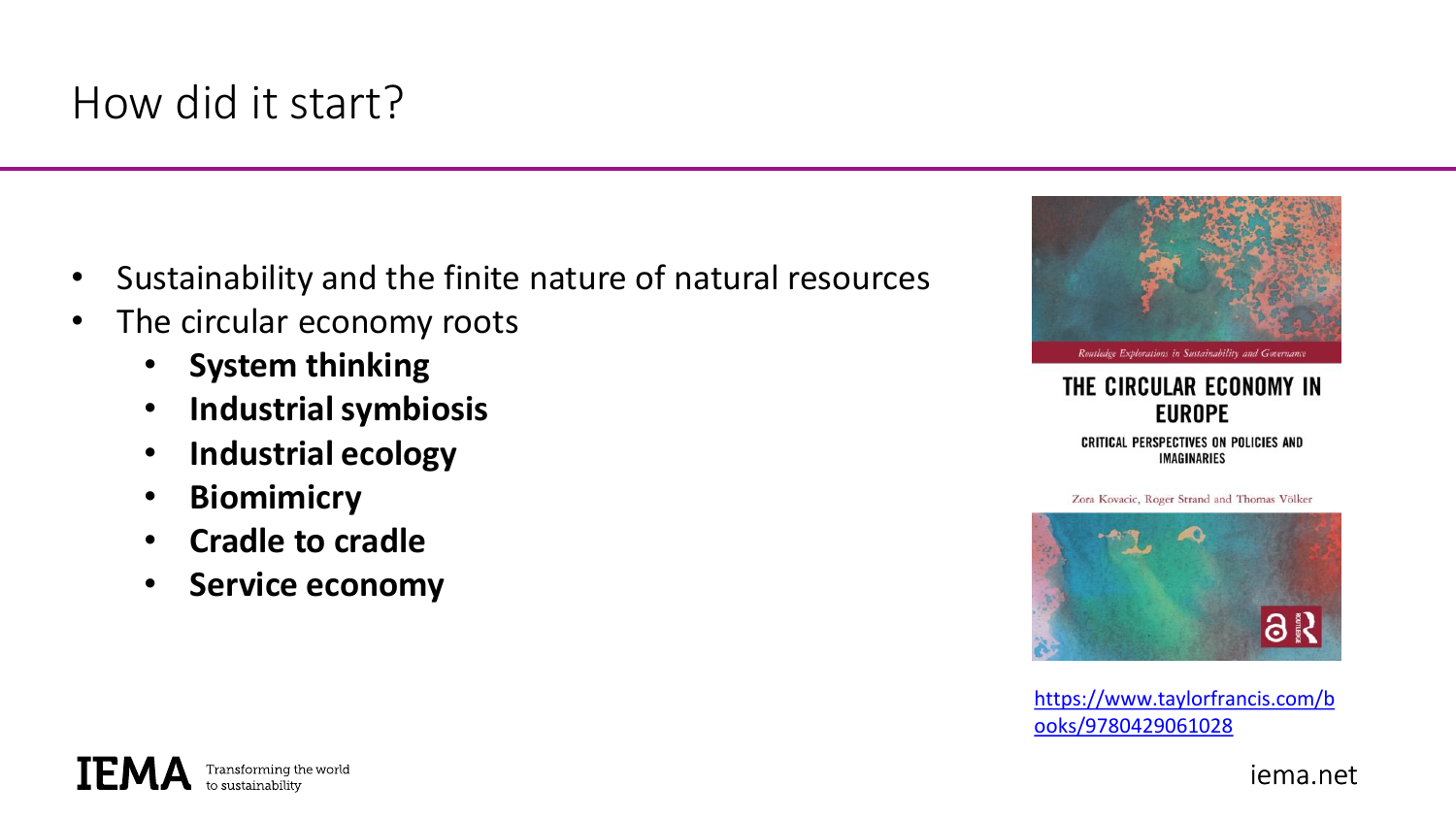### Where was it implemented?

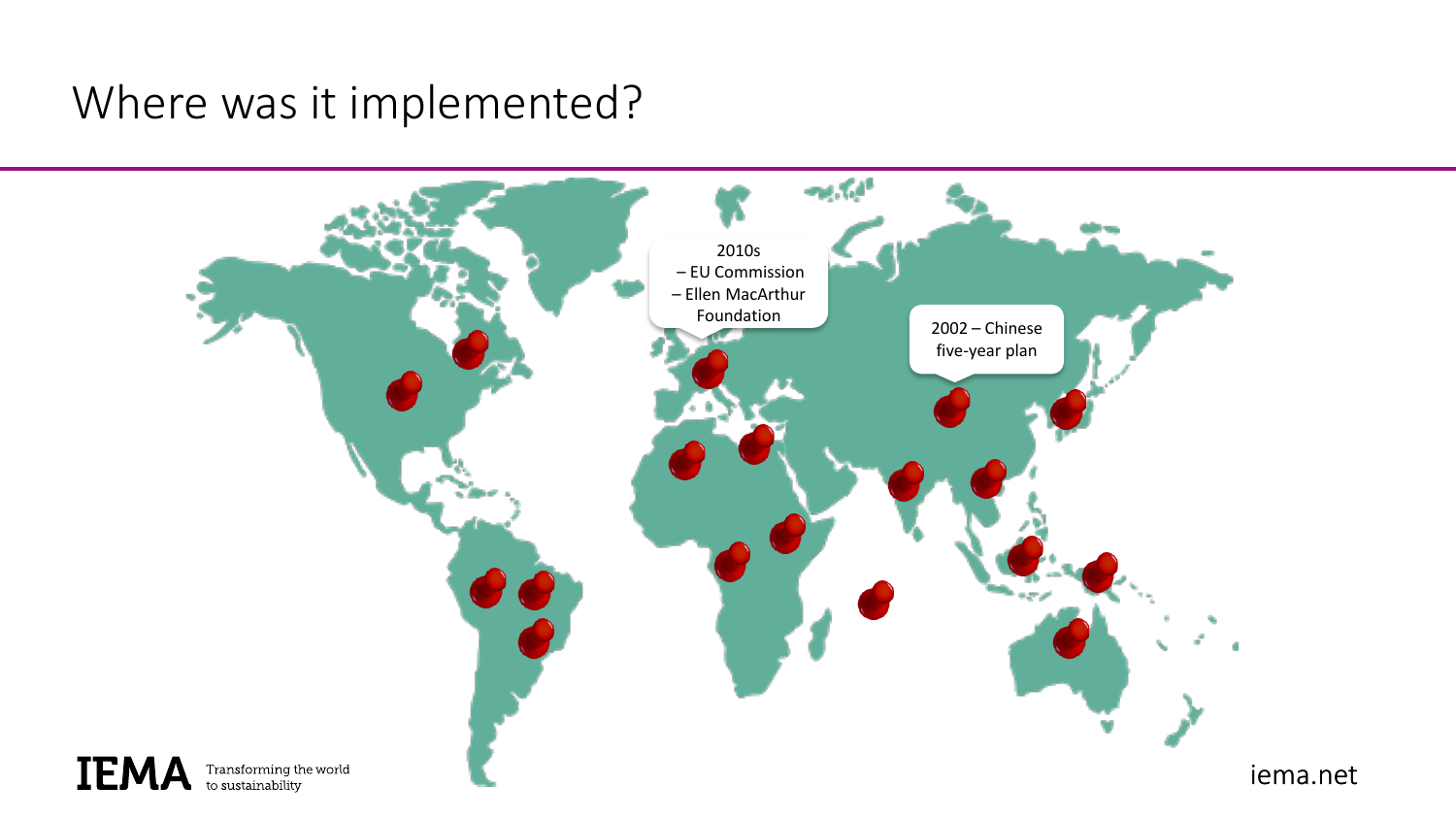### What is the circular economy concept?

#### **European Commission's definition**

- o **Maintain** the value of products and materials for as long as possible;
- o **Minimise** the use of waste and resources;
- o **Reintegrate** back within the economy the resources of a product that reached its end of life for creating further value.

#### **Ellen Macarthur Foundation's definition**

o The Circular Economy is a model that aims to redefine the economic activity from the current take-make-waste model (also known as linear model) to focus on **designing materials** and products that can be reused by **minimizing waste** and contribute to the **regeneration of the natural systems**.

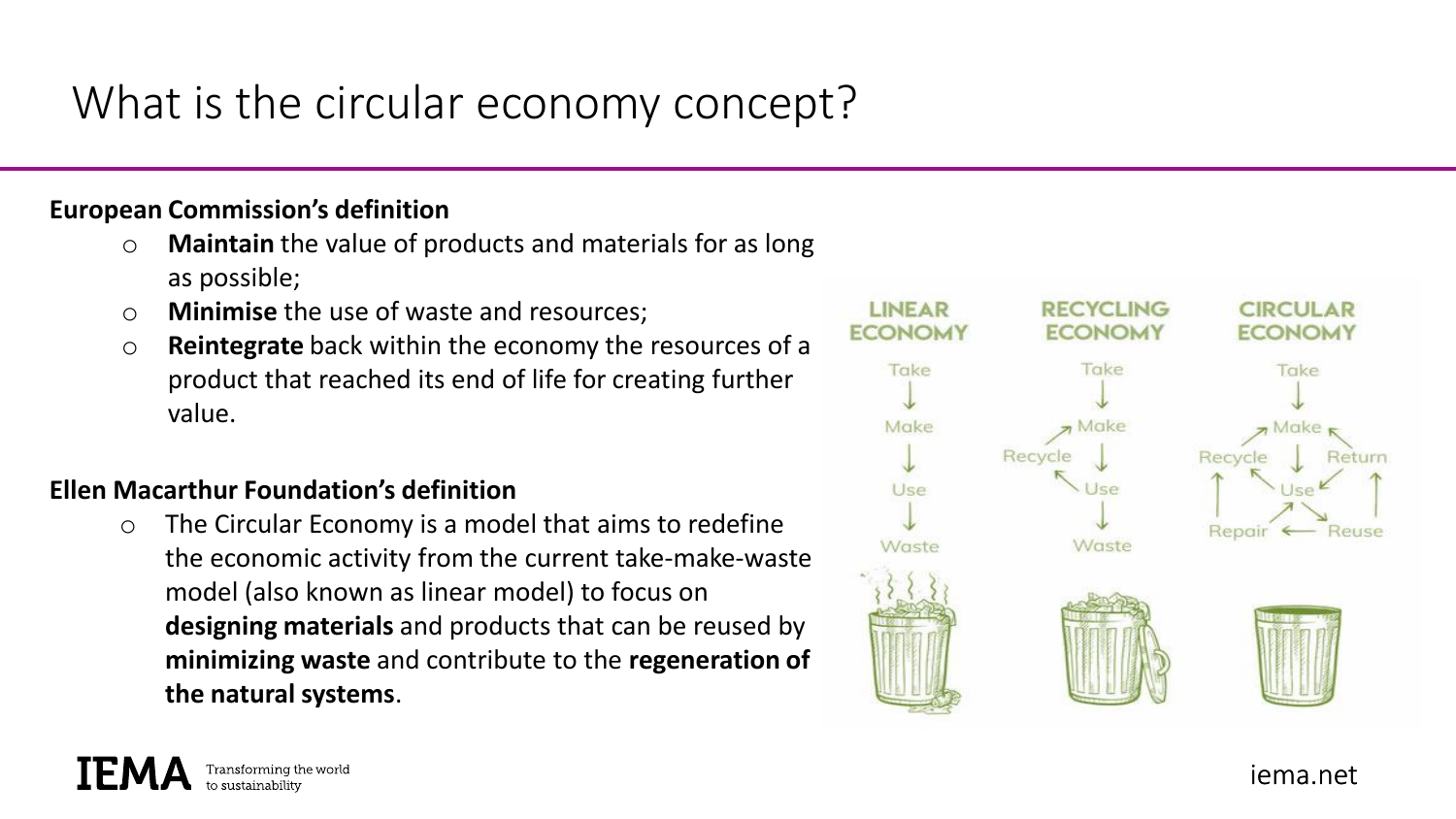### How can we implement it? Katherine Whalen

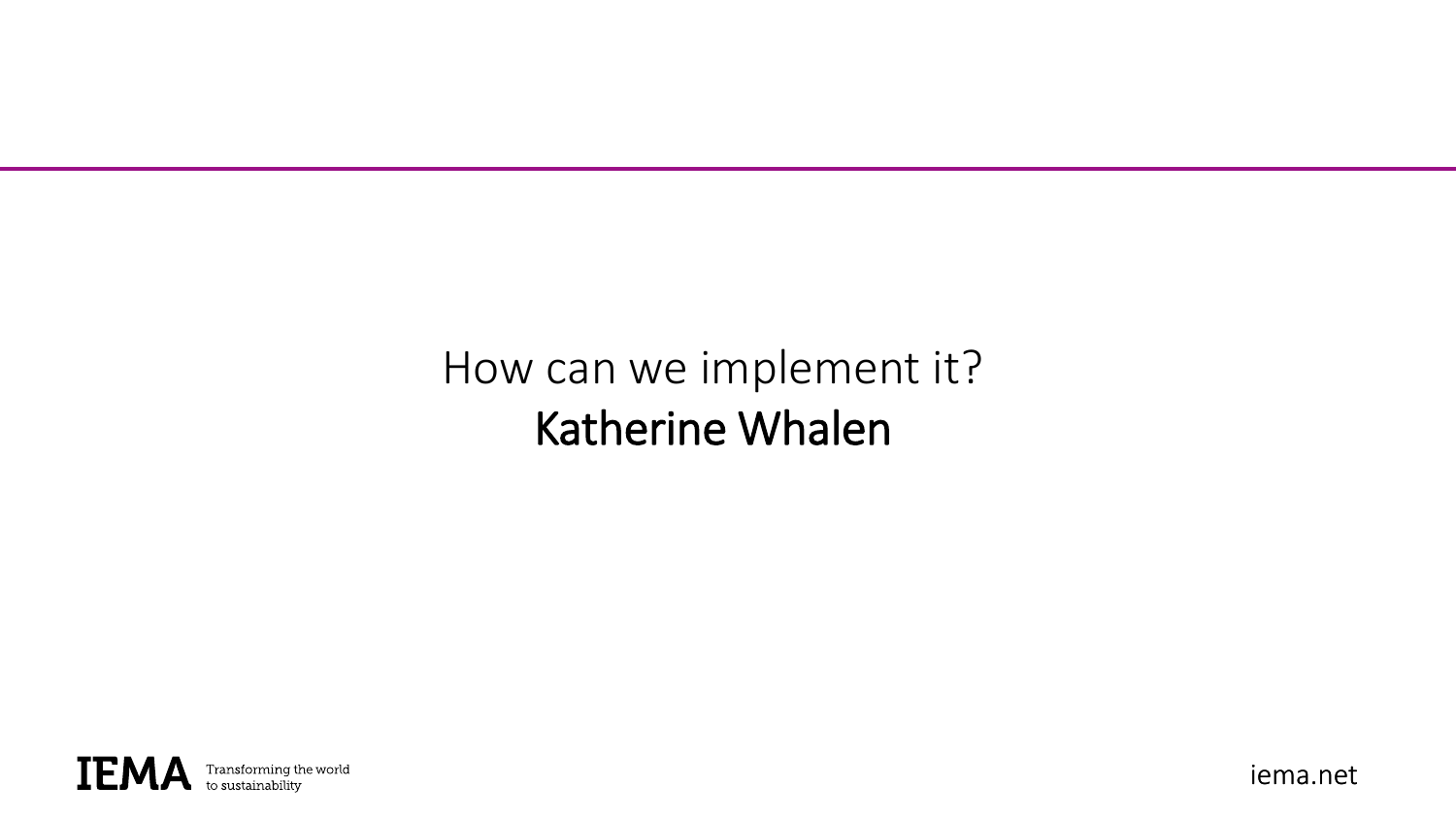### How can we implement it? Katie Thomas

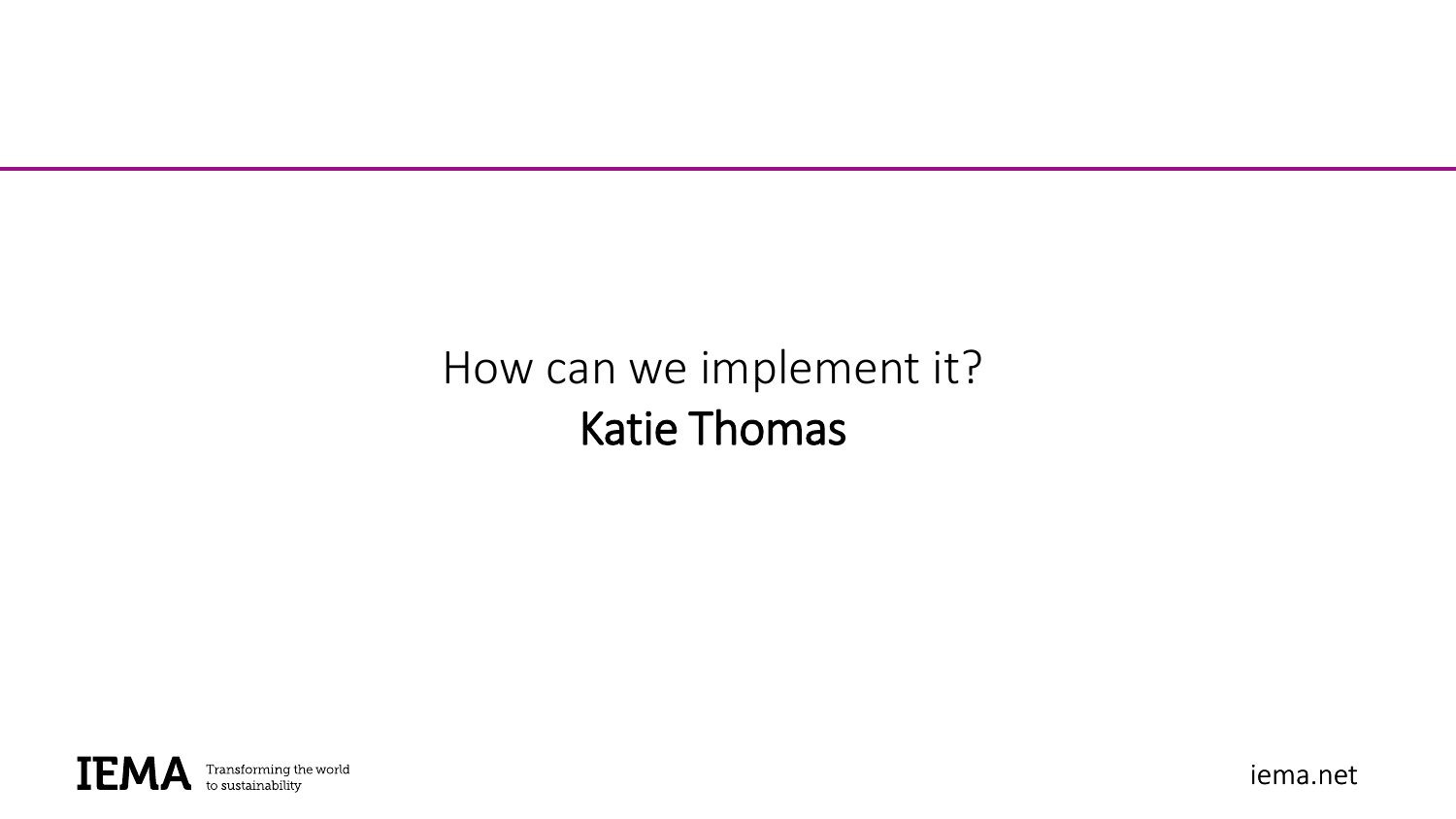### The product journey mapping

- Small groups
- 12 minutes
- Map the life of a product
- What happens in each life cycle (resources, stakeholders, impact)?
- Where are the opportunities to make the product circular?
- How can we make it circular?

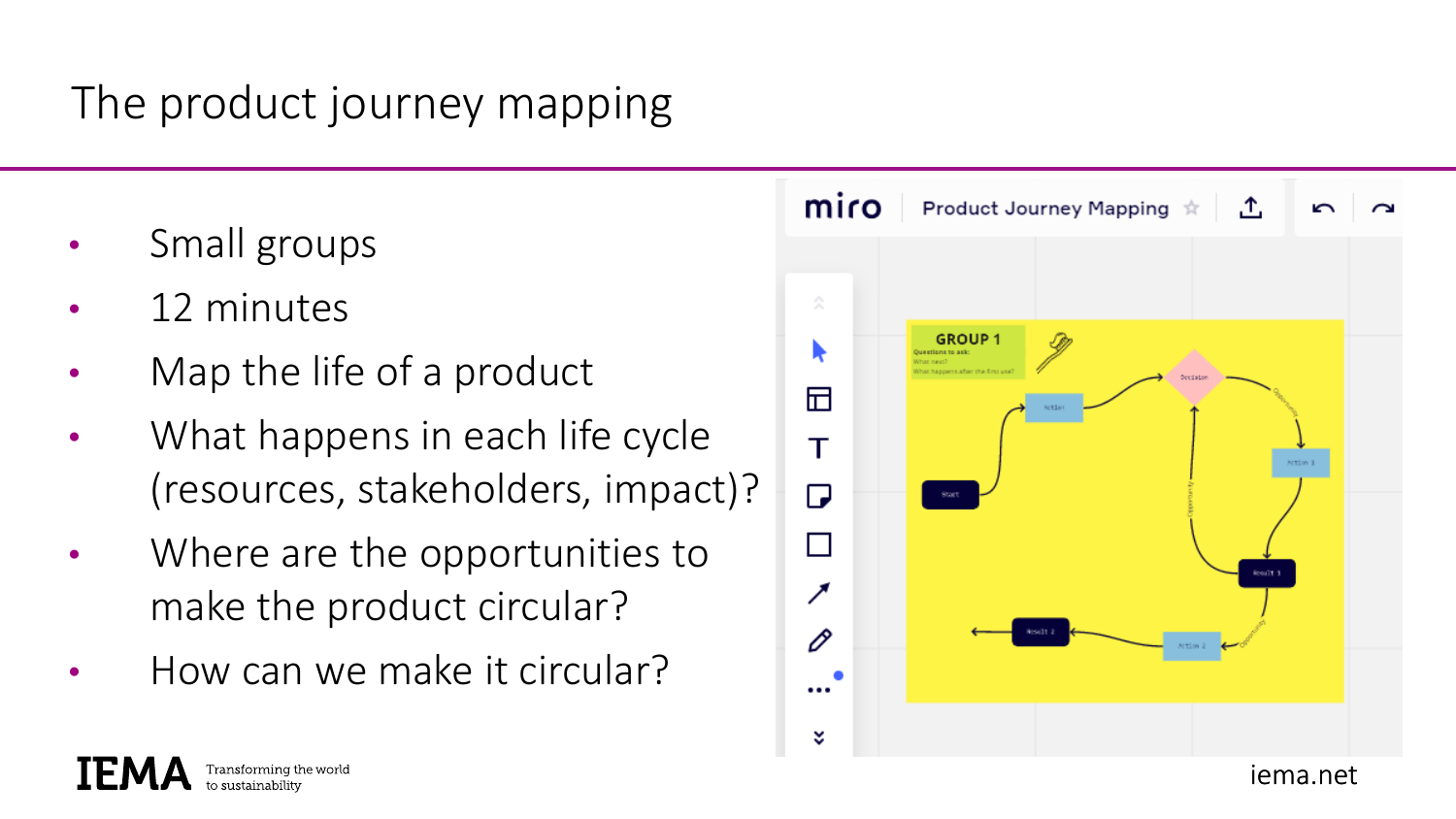- EU Circular Economy Action Plan <https://ec.europa.eu/environment/circular-economy/>
- Ellen MacArthur Foundation [www.ellenmacarthurfoundation.org](http://www.ellenmacarthurfoundation.org/)
- The Circular Design Guide <https://www.circulardesignguide.com/>
- Getting in the Loop Podcast <https://open.spotify.com/show/5lKLRRVssyVnjJWj0TSJGn>
- York & North Yorkshire LEP <https://www.businessinspiredgrowth.com/>